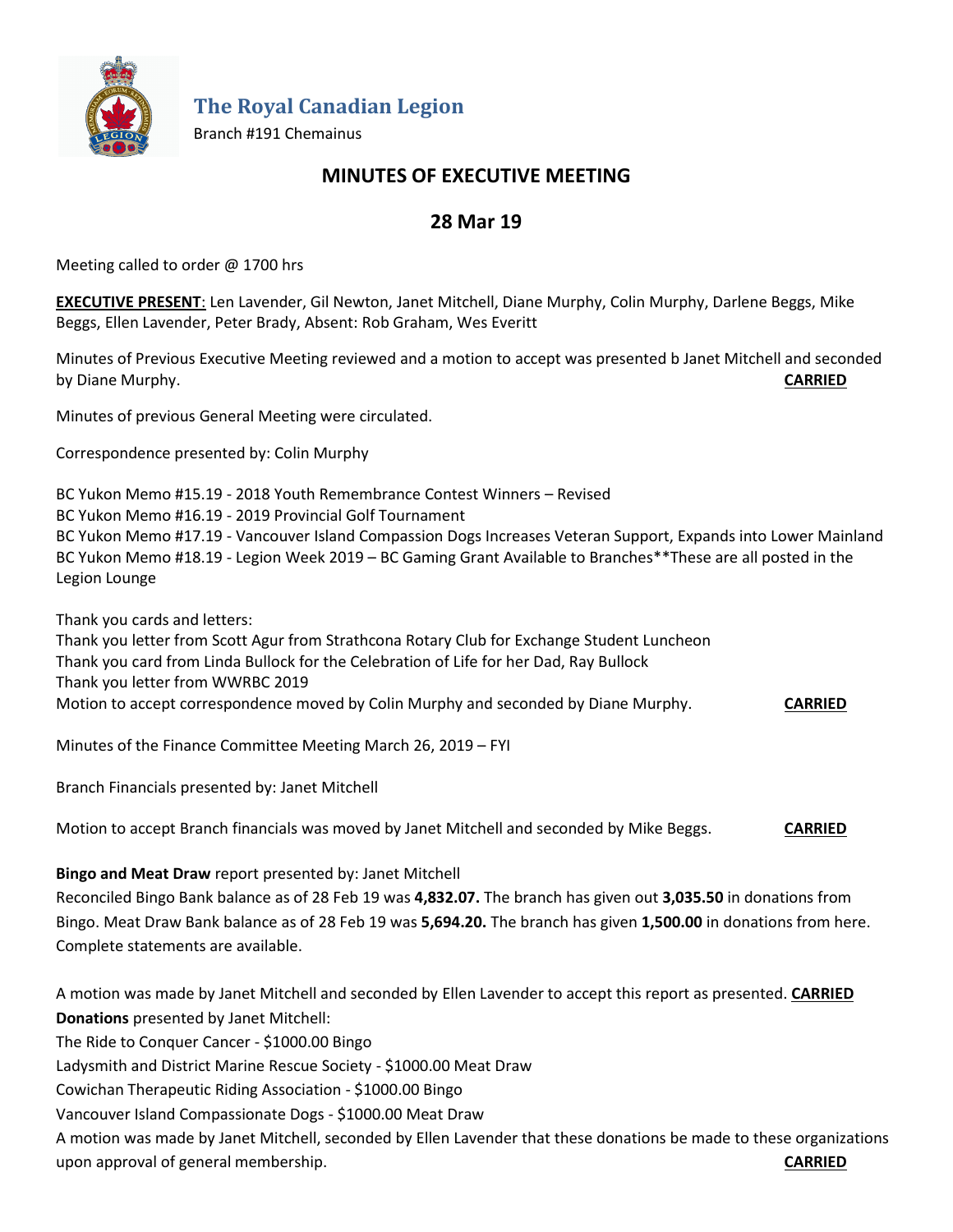## **COMMITTEE REPORTS**

**Membership** presented by: Darlene Beggs The following new applications/transfers are submitted for approval: David Olund **Ordinary** Bev Knight **Associate** Lenny Hanke Affiliate James Buckner Associate Barrie Bissonnette Associate A motion was made by Darlene Beggs to accept these applications for approval at next General Meeting, seconded by Diane Murphy. **CARRIED**

**PRO** presented by: Colin Murphy – Nil

**Sick & Visiting** presented by Diane Murphy: Cards have been sent to the family of Ray Bullock and will be sending our condolences to the family of Dan Jamieson. Will be dropping a comfort basket for Wayne Allen on his home recovery.

**Youth & Sports** presented by: Nil

**Service Officer** presented by Wes Everitt: **-** Assisted one veteran this month

**Poppy** presented by Janet Mitchell: Nil

**Bar** presented by Peter Brady: Steak and chicken night for St Paddy's Day went well. Peter thanked the volunteers for their efforts.

**House** presented by Gil Newton: No smoking/vaping signs have been ordered, concrete chimney now gone, bar doors to the cooler have been adjusted. The towel dispensers and towels are being replaced.

**Zone Report** presented by Wes Everitt: **-** Resolutions must be in by July 6 for the Convention. Next quarterly meeting will be held 5 May 19 at Lake Cowichan Branch #210.

**Honours and Awards** presented by Wes Everitt: **-** no report – Reminder that the deadline for submissions to the Military Service Recognition Book is June 30, 2019.

**Sgt-at-Arms presented** by Wes Everitt: **-** Color party attended Celebration of Life for Ray Bullock

**Ways and Means** presented by Ellen Lavender: Ellen submitted the following report:

March Report – Hall

- March 2, 2019 Wounded Warriors stop They had a short stop, only just over ½ hour. We served appetizers; approximately 50 – 60 people total.
- March 9, 2019 Celebration of life (M. Thorpe-Doubble over 130 people served
- March 16, 2019 St. Patrick's dinner for Cowichan Pipe & Drums fundraiser– It was a great success with over 130 participants served. The band was very pleased with our offering and helped with serving and clearing tables; they did their own clean-up of the hall after.
- March 23, 2019 Celebration of life for Ray Bullock approximately 50 people served, including the color guard and piper. Left over foods were donated to Neighborhood House.